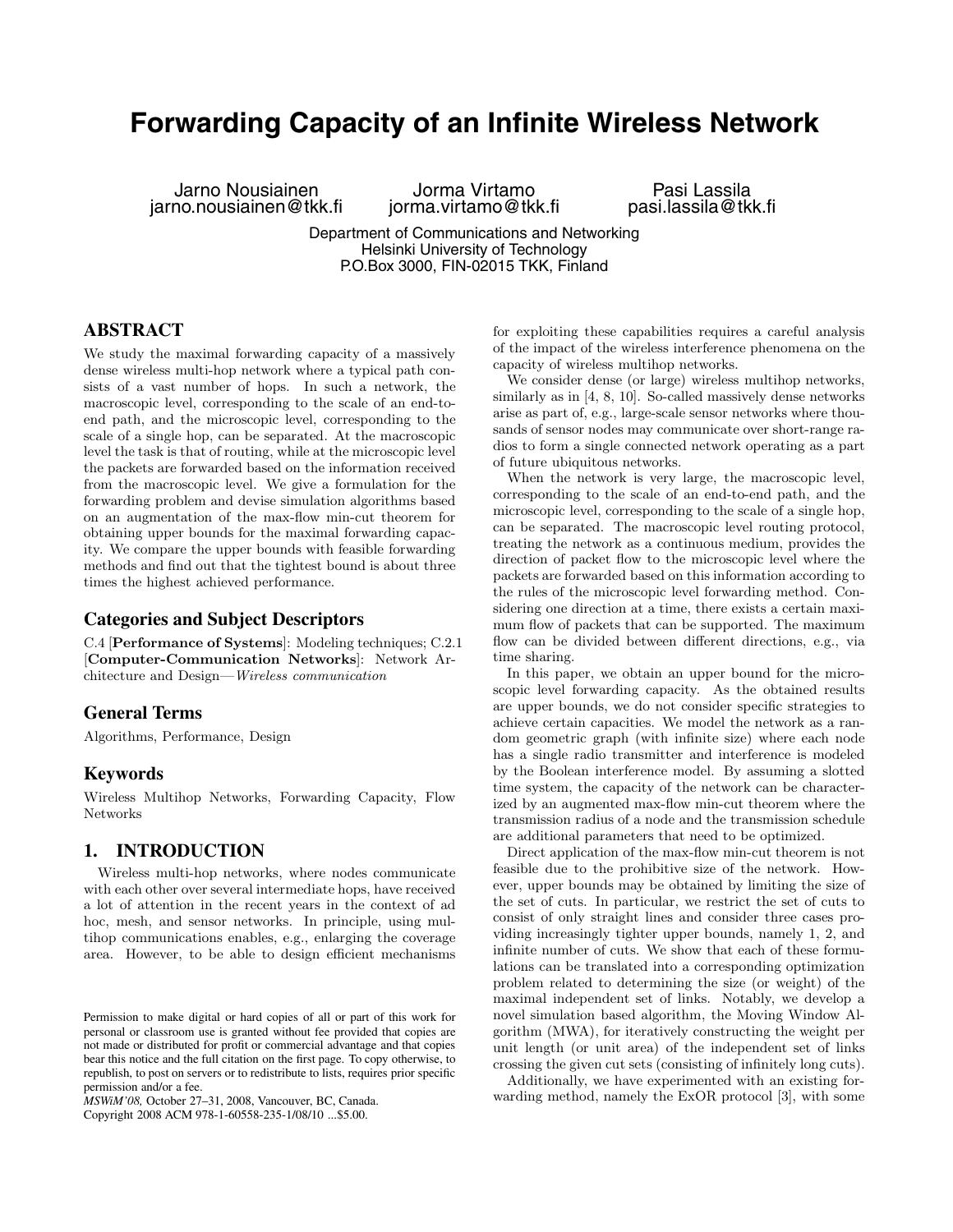local coordination between the nodes. By simulating its performance under heavy traffic, we can obtain feasible lower bounds for the forwarding capacity.

Our results demonstrate that there is still a difference by a factor of 3 between the tightest (infeasible) upper bound and the highest achievable lower bound. This comparison gives us insight into the possible benefits of more global coordination of the network.

In the considered setting, the exact value of the maximal flow of packets at the microscopic level is not known. A seminal result in this field is given in [7] where the asymptotic result is established that in networks with arbitrarily located result is established that in hetworks with arbitrarily located<br>nodes the capacity per node scales as  $O(1/\sqrt{n})$ , where *n* is the number of nodes. For randomly located networks it has been shown recently in [2] and [6] that the same scaling behavior can be achieved with a carefully designed transmission scheme. As pointed out in [6], the exact capacity (the constant in front of the scaling law) is still not known, and in this paper we provide some partial results for this in a specific scenario. The max-flow min-cut theorem has been applied in wireless networks, e.g., in [5] where a feasibility condition yielding an upper bound for the solution is established.

The notion of mean progress to capture the microscopic level performance was defined in [11]. However, the analysis only considered the local performance of the network (i.e., from the point of view of a single node) under a simple forwarding strategy for different wireless access methods. Simulation results on the density of progress for various forwarding schemes in the network setting have been given in [1].

The occurrence of the separation of spatial scales between the microscopic and macroscopic levels has been pointed out in, e.g., [8]. Specifically, [8] analyzes the macroscopic level problem where the task is to determine the continuous routing paths so that the maximum local load in the network is minimized. Related results to this problem can also be found in [4, 10].

The rest of the paper is organized as follows. In Section 2 we present the problem decomposition into two subproblems, one of which is considered in this paper. Section 3 defines the general framework that includes the assumptions and the used network model. In Section 4 a formulation is given for the problem, and three cases are taken under consideration. The simulation algorithms for obtaining an upper bound for the forwarding capacity in these cases are presented in Section 5. The results from the simulations are given in Section 6, while Section 7 concludes the paper.

# **2. PRELIMINARIES**

### **2.1 Problem decomposition**

In a large wireless multihop network, a path between a sender and a receiver consists of a large number of hops. In the limit of a dense network, see, e.g., [9], the paths are smooth geometric curves allowing a continuous representation of the network, and maximizing the capacity of the network separates into two problems, as detailed below.

Adopting the model from [9], a dense network corresponds to a network in a closed domain with nodes having an infinitely short transmission range. The traffic demand density profile  $t(\mathbf{r}_1, \mathbf{r}_2)$  [1/m<sup>4</sup>] is the fraction of the total rate of packet flow  $\Lambda$  that originates from a differential area element in  $r_1$  and is destined to a differential area element in *r*2. It holds that

$$
\iint t(\mathbf{r}_1, \mathbf{r}_2) d^2 \mathbf{r}_1 d^2 \mathbf{r}_2 = 1.
$$
 (1)

With a given traffic profile and a set of paths  $P$ , the traffic load at  $r$  equals<sup>1</sup>

$$
\Psi(r,\mathcal{P}) = \lim_{d \to 0} \frac{t_{\mathcal{D}}}{d},\tag{2}
$$

where  $t_{\mathcal{D}}$  is the fraction of packets that traverses through a disk  $\mathcal{D}(r, d/2)$  of diameter d at point r. Forwarding capacity I sets the limit

$$
\Lambda \Psi(r, \mathcal{P}) \le I \,\forall \, r \Rightarrow \Lambda \le \frac{I}{\max_{r} \Psi(r, \mathcal{P})}
$$
(3)

for the local traffic load, and in order to maximize the capacity of the network, i.e., solve  $\max \Lambda$ , we have two separate problems: 1) maximize the forwarding capacity,  $I^* = \max I$ , and 2) minimize the maximal load.

Minimizing the maximal load (problem 2 above) corresponds to load balancing and is referred to as the macroscopic problem. Determining the maximal forwarding capacity  $I^*$  (problem 1 above) represents the microscopic level problem capturing the properties of the underlying wireless network from the point of view of a single node.

### **2.2 Microscopic level problem**

In this paper we focus on the problem of determining  $I^*$ . At the microscopic level, the assumption of a dense network implies that from the local perspective the network appears as an infinite network. Two randomly selected nodes are, on the average, much further apart from each other than two neighboring ones. If the nodes communicating with each other are assumed to be random, a route between a source and a destination typically consists of a large number of hops. Therefore, the amount of relay traffic in a specific area of the network is much higher than the amount of traffic that originates from or terminates to the area. This allows us to concentrate purely on the relay traffic and omit the originating and terminating traffic from the model. No traffic matrix or distribution is needed for determining  $I^*$ , but we simply maximize the amount of traffic that can be relayed through the network. In a network there is traffic flowing in different directions. However, assuming that time is slotted the different directions can be treated independently so that the maximal forwarding capacity  $I^*$  can be shared between the different directions using appropriate scheduling. Thus, the microscopic level problem considers maximizing the flow of traffic in a given direction.

# **3. NETWORK MODEL**

# **3.1 Assumptions**

The system is assumed to be synchronous, and time is assumed to be divided into slots. The nodes are assumed to be static, reliable, and located according to a spatial Poisson point process in two dimensions. The intensity of the process, referred to as the node density, is denoted by  $\lambda$  [1/m<sup>2</sup>].

<sup>&</sup>lt;sup>1</sup>The corresponding notations in [9] are  $\lambda(r_1, r_2)$  =  $\Lambda t(\mathbf{r}_1, \mathbf{r}_2)$  and  $\Phi(\mathbf{r}, \mathcal{P}) = \Lambda \Psi(\mathbf{r}, \mathcal{P}).$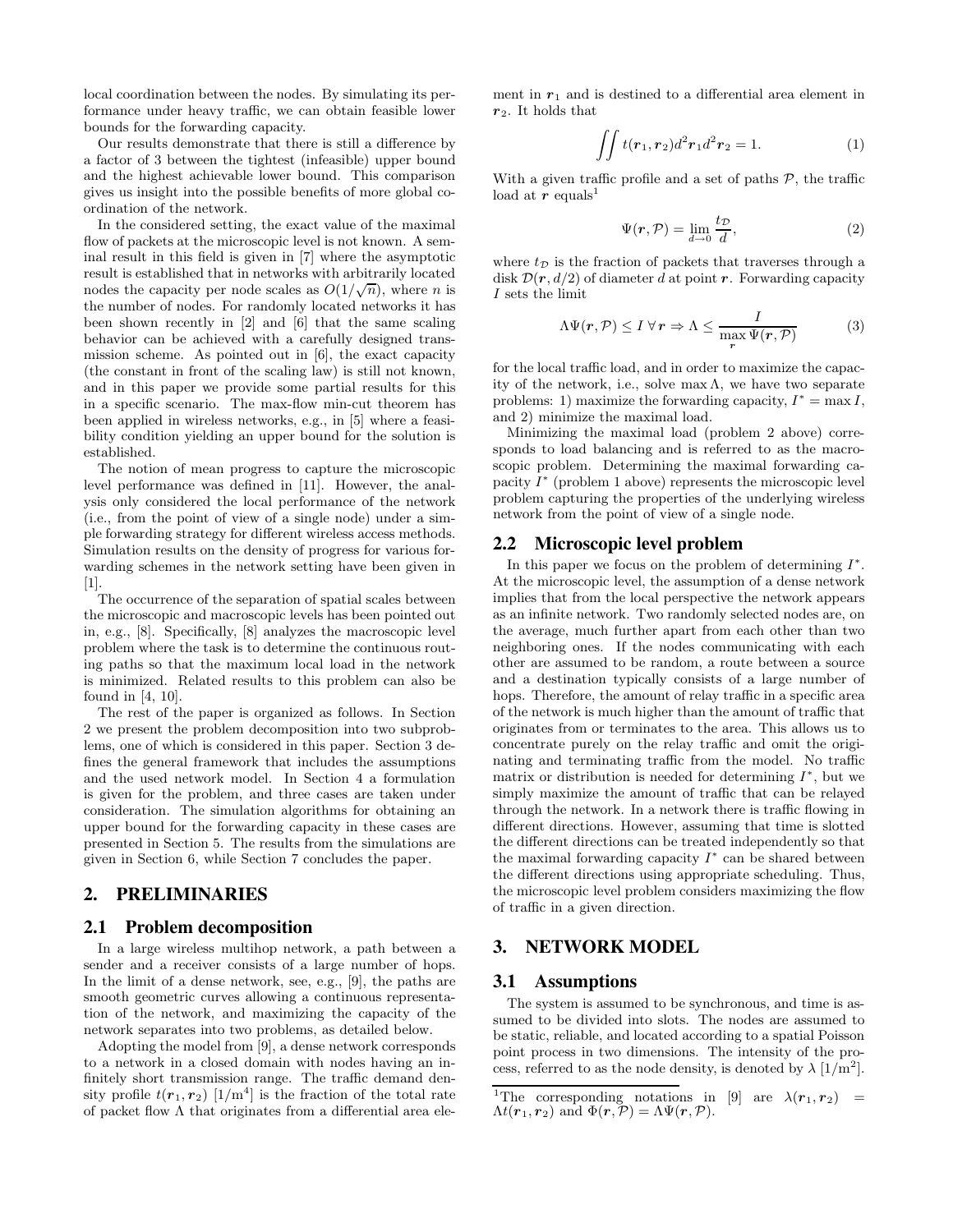The nodes communicate with each other over the same frequency of a wireless medium using an omnidirectional antenna and a common fixed transmission power, resulting in a transmission range  $R$  [m], and a constant nominal link capacity<sup>2</sup> C [1/s] independent of R. This means that there is a link between two nodes if they are within the distance R from each other, and if the nodes correspond to the vertices, V, of a directed graph  $G = (V, E)$ , there exists an edge  $(u, v) \in E$ ,  $u, v \in V$  if  $d(u, v) \le R$ , where  $d(u, v)$  is the Euclidean distance between the nodes. The density of the network can be described with the mean degree (mean number of neighbors) of a node  $N_R = \lambda \pi R^2$  which is dimensionless.

Simultaneous transmissions interfere with each other, and the effect of interference is described with the interference area of a link. The interference area  $\mathcal{I}(e)$  is the set of links that affect or are affected by the use of link  $e \in E$ . If link e is currently active, the attempt to activate any other link in  $\mathcal{I}(e)$  will result in a collision. The interference model we use to model collisions is the Boolean interference model, according to which a node is only able to receive a packet if it hears exactly one transmission inside its transmission radius including its own, and thus

$$
\mathcal{I}_B(e) = \{ a \in E \mid d(t(a), r(e)) \le R \lor d(r(a), t(e)) \le R \}, (4)
$$

where  $t(e)$  is the transmitting node of link  $e \in E$  and  $r(e)$ the receiving node.

With the term network we refer to a pair  $(G, c)$  of a graph and a mapping  $c: E \to \mathbb{R}^+$ . In general,  $c(e)$  is called the capacity of the edge e. In a wireless network, not all links can be active simultaneously due to interference, and thus, in our model for a given link e, the effective link capacity  $c(e)$  is less than the nominal capacity C. To define  $c(e)$ , we have to establish a schedule  $\alpha$  which tells us how the links are used. All the links that are active simultaneously have to belong to the same independent set of links to avoid collisions. A set of links  $\mathcal L$  is said to be independent if

$$
\forall a \neq e : a \notin \mathcal{I}_B(e), \ a, e \in \mathcal{L}.
$$
 (5)

We call the independent  $sets^3$  that are used for transmitting transmission modes and denote the set of transmission modes with  $M = \{\mathcal{L}_1, \ldots, \mathcal{L}_n\}$ . The schedule  $\alpha =$  $\{t_1,\ldots,t_n\}$  assigns each transmission mode  $\mathcal{L}_i$  with the proportion of time  $t_i$  that it is used. Now the effective capacity of link e is

$$
c(e) = C \sum_{i=1}^{n} t_i \mathbf{1}_{\{e \in \mathcal{L}_i\}},
$$
\n(6)

that is, the nominal capacity times the time share the link is active.

# **3.2 Forwarding capacity**

The forwarding capacity  $I^*$  is defined as the maximum sustainable density of packet flow  $[1/m/s]$ , i.e., the number of packets crossing unit length of a line perpendicular to the flow per unit time. Alternatively,  $I^*$  can be interpreted to represent the maximum sustainable mean density of progress

<sup>3</sup>It is enough to consider maximal ones.

[11], i.e., the density of packets times their mean velocity in a given direction. The maximum sustainable density of flow (obtained with optimal global coordination of the transmissions) depends on the physical parameters at hand: density of nodes  $\lambda$  [1/m<sup>2</sup>], transmission range R [m], and nominal capacity of a link C [1/s]. By dimensional analysis,  $I^*$  can be expressed as any combination of the parameters having the dimension 1/m/s times a function of all the independent dimensionless parameters that can be formed. There is a commensionless parameters that can be formed. There is a combination of parameters of dimension  $1/m/s$ , namely  $C\sqrt{\lambda}$ , and only one dimensionless parameter, namely  $N_R = \lambda \pi R^2$ (the constant  $\pi$  is unimportant as it can be absorbed in the definition of  $u$ ). Thus,

$$
I^* = C\sqrt{\lambda} u(N_R), \tag{7}
$$

where  $u$  is an unknown function. There is a given value  $N_R^*$  that maximizes the function u. Our task is to find this  $N_R^*$  (or, equivalently, for a given  $\lambda$  the optimal transmission range  $R^*$ ) as well as the maximum  $u^*$ . The maximal forwarding capacity is then finally  $I^* = C\sqrt{\lambda} u^*$ .

We was dingered to the famous scaling law  $O(1/\sqrt{n})$  of the network capacity per node mentioned in Section 1 follows trivially from this relation together with (3), noting that for a given domain and a given traffic demand profile  $t(\mathbf{r}_1, \mathbf{r}_2)$  the denominator of (3) is a given constant. However, the validity of (3) is based on the physically intuitive notion of separation of scales at high node densities, for which we have not given a rigorous proof.

### **3.3 Flow network definitions**

In this paper results from flow networks will be applied to obtain bounds for  $I^*$ , and this requires some additional notation to be introduced.

Let us now consider a network  $(G, c)$  where we distinguish two special vertices: the start node s and the terminal node  $t$ , or the source and the sink, such that  $t$  is accessible from  $s$ . Accessibility means that there exists a sequence of vertices  $(v_0,\ldots,v_n)$  (a walk) such that  $(v_{i-1},v_i) \in E$  for  $i=1,\ldots,n$ , and  $v_0 = s$  and  $v_n = t$ . Now, we have a structure  $\mathcal{N} =$  $(G, c, s, t)$  that we call a flow network, and we can define a flow in the network. A mapping  $f : E \to \mathbb{R}^+$  is a flow if it satisfies the following conditions:

1.  $f(e) \in [0, c(e)] \quad \forall e \in E$ 

2. 
$$
\sum_{r(e)=v} f(e) = \sum_{t(e)=v} f(e) \quad \forall \ v \in V \setminus \{s, t\}
$$

The first, feasibility condition guarantees that there is a positive  $(≥ 0)$  bounded flow through every arc, and the second, flow conservation conditions means that flows are preserved (except at the source and the sink). The value of flow  $f$  is

$$
w(f) = \sum_{t(e)=s} f(e) - \sum_{r(e)=s} f(e) = \sum_{r(e)=t} f(e) - \sum_{t(e)=t} f(e).
$$
\n(8)

Before representing one of the fundamental results in flow theory, one definition is still needed. A cut of  $N$  is a partition  $V = S \cup T$ ,  $S \cap T = \emptyset$  such that  $s \in S$  and  $t \in T$ . The capacity of the cut  $(S, T)$  is

$$
c(S,T) = \sum_{t(e) \in S, r(e) \in T} c(e). \tag{9}
$$

The cut  $Q = (S, T)$  is called minimal if  $c(S, T) \leq c(S', T')$ for all cuts of the network. The capacity of the minimum cut has a significant effect on the capacity of the network.

 $\overline{\text{2We}}$  have chosen to measure the capacity of a link in terms of packet flow per unit time (instead of bit/s) in order to conform with how traffic load (2) has been defined in [8, 9]. This choice is inconsequential for the results of the paper.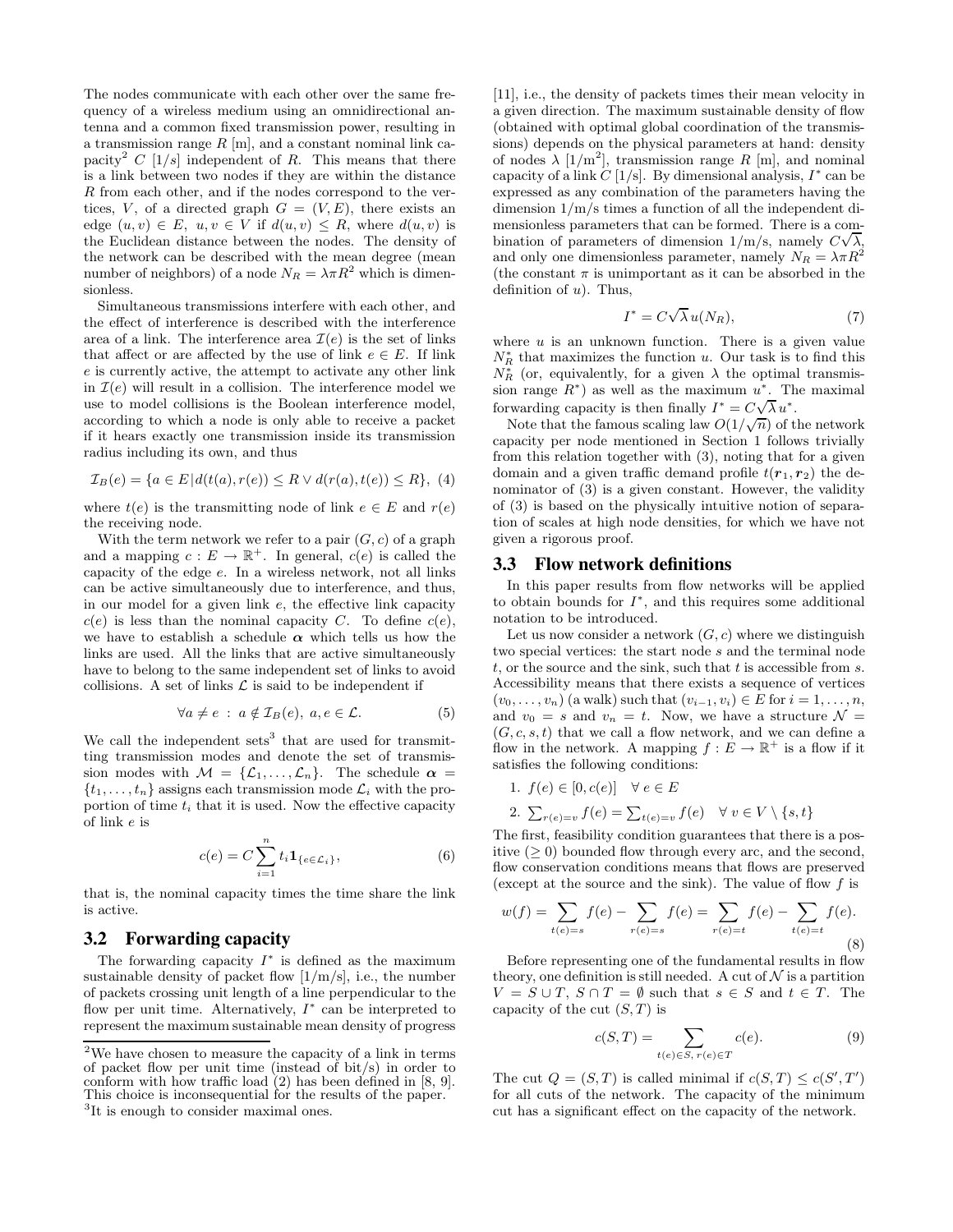# **4. MAXIMUM FLOW PROBLEM IN WIRELESS NETWORKS**

The maximum flow problem is a classic problem in graph theory and combinatorial optimization with a variety of applications. It considers finding a feasible flow through a flow network that is maximal. A flow f is maximal if  $w(f)$  $w(f')$  for all flows  $f'$  on  $\mathcal N$ . The following max-flow min-cut theorem considers the duality of this problem:

(Ford and Fulkerson 1956) The maximal value of a flow on a flow network  $N$  equals the minimal capacity of a cut in  $\mathcal{N}.$ 

This basically means that the bottlenecks of the network dictate the amount of traffic the network can carry.

With a fixed schedule, the maximal flow in the wireless flow network equals the capacity of the minimal cut, but to find the overall maximum value for the flow, we also have to optimize the schedule. Additionally, to find the optimal  $N_R$ , maximization with respect to R is also required with a fixed  $\lambda$ . The value of the optimal flow thus ensues from the problem

$$
\max_{R} \max_{\alpha} \min_{Q \in \mathcal{Q}} c(Q, \alpha), \tag{10}
$$

where  $c(Q, \alpha)$  is the capacity of cut Q with schedule  $\alpha$  that depends on R through the transmission modes  $M$ , and  $Q$  is the set of all cuts. The task quickly becomes infeasible, as the size of the network grows.

According to  $(10)$ , the maximum with fixed R can be obtained by maximizing the minimum capacity of a cut with respect to the schedule. We can get an upper bound for the performance by limiting our examinations to a smaller set of cuts  $\mathcal{Q}' \subset \mathcal{Q}$ , because the minimum of a subset is always greater than or equal to the original minimum. This gives us constraint

$$
w(f_R^*) = \max_{\alpha} \min_{Q \in \mathcal{Q}} c(Q, \alpha)
$$
  
\$\leq\$  $\max_{\alpha} \min_{Q \in \mathcal{Q}'} c(Q, \alpha) \quad \forall \mathcal{Q}' \subset \mathcal{Q}$  (11)

for the maximum value of the flow.

In this paper we study three special cases for the selection of  $Q'$ , namely 1, 2, and an infinite number of straight cuts. This yields increasingly tighter upper bounds for the maximal flow.

Since we only examine relay traffic, for instance from left to right, the source(s) and sink(s) are not explicitly visible, and the performance is measured in terms of I. With straight cuts this does not cause any complications, and, naturally, the maximum flow also maximizes the progress per area and time.

### **4.1 One cut**

Because the forwarding capacity,  $I^*$  as given by (7), can be interpreted as the number of packets crossing a unit length of line perpendicular to the direction of the flow in unit time (capacity per length), it is reasonable to consider cuts that correspond to a straight line in the vertical direction as the limited set of cuts  $Q'$  in (11) when the traffic is flowing in the horizontal direction. If the limited set of cuts consists solely of a single cut, the task equals finding the size of the maximum independent set of links crossing the given line. This follows from the fact that each independent set of links has a certain number of links crossing the cut, and maximizing with respect to  $\alpha$  assigns all the time for the independent set(s) with the greatest number.

The idea for approaching the problem is to use simulations. By obtaining a value for the size of the maximum independent set per unit length, we can estimate the capacity of the network. Since  $I^* = Cn/L$ , where n is the number of links crossing the length  $L$  of line, the dimensionless mean progress,  $u = u(N_R)$ , can be approximated with

$$
u \approx \frac{1}{C\sqrt{\lambda}} \cdot \frac{Cn}{L} = \frac{n\sqrt{\pi}}{\sqrt{N_R} L/R}.
$$
 (12)

The simulation algorithm will be introduced in Section 5.

### **4.2 Two cuts**

Considering just one cut gives a relatively loose upper bound for the forwarding capacity since such a performance can only be achieved very locally. After the maximization with respect to  $\alpha$  is done, the cut does not represent an average cut (and much less a minimum cut), since the same kind of performance cannot be achieved with a cut that suffers from the interference caused by the links of this cut. By considering two vertical cuts simultaneously, it is possible to obtain a tighter upper bound for  $u(N_R)$ .

When the number of cuts is two, the task is to maximize the smaller of the capacities of the two cuts, denoted by  $c_1$ and c<sub>2</sub>. It is obvious that  $\min\{c_1, c_2\} \leq (c_1 + c_2)/2$ . Let us now consider the independent set of links that maximizes the number of times that the links cross the two lines. We assert that a schedule using only this independent set maximizes the sum in the above inequality. Because the situation is symmetric, and the lines are infinitely long, both lines are crossed equally many times, i.e.,  $c_1 = c_2$ . As a result, the left hand side and the right hand side are equal, and as the right hand side was maximized, we have certainly obtained the maximum for the left hand side. The schedule is thus optimal.

Because we want the effect of horizontal interference to be included, the choice of the distance between the two cuts needs to be done carefully. If the cuts are far from each other, they are independent, and the result is the same as with one cut. On the other hand, if the cuts are very close to each other, almost all the links cross both of the lines, and because the links crossing both the lines are counted twice, the result is nearly the same again. Thus, in order to maximize the effect of interference, we need to find the distance between the cuts,  $\delta$ , that minimizes the performance in

$$
\min_{\delta} \max_{\alpha} \min_{Q \in \mathcal{Q'}_{\delta}} c(Q, \alpha), \tag{13}
$$

where  $\mathcal{Q'}_{\delta}$  contains the two cuts at the distance  $\delta$  from each other. Since for any distance  $\delta$  we get an upper bound, the minimum with respect to  $\delta$  in the above equation gives the tightest upper bound with two cuts.

The simulation algorithm for the one-cut case can be modified to apply to the two-cut case, and  $u$  can be estimated with  $(12)$  where *n* is the number of times a link crosses either of the cuts, and L is the total length of the two cuts.

### **4.3 Infinite number of cuts**

When the plane is filled with straight vertical cuts, the task of maximizing the number of times a link crosses a cut becomes maximizing the sum of the progresses of the links, that is, finding the maximal weighted independent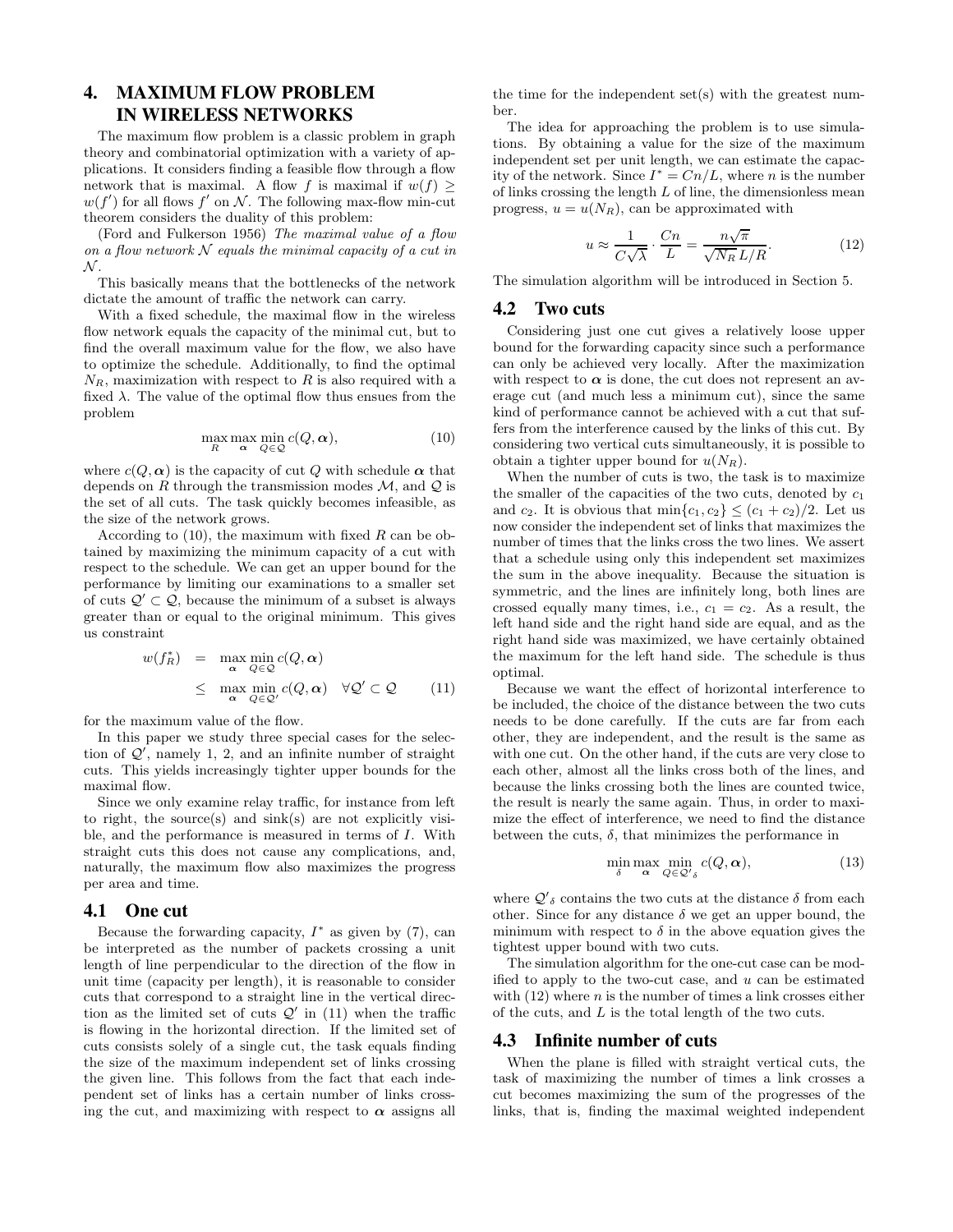set. To clarify this, let  $n_i$  be the number of cuts the link  $e_i$  crosses. The number is proportional to the progress (i.e., the horizontal length) of the link  $p_i$ , and we have  $|p_i/\delta| \leq$  $n_i \leq [p_i/\delta]$ , where  $\delta$  is the distance between the cuts. Thus, for the proportion  $n_1/n_2$  we get

$$
\frac{p_1/\delta - 1}{p_2/\delta + 1} < \frac{n_1}{n_2} < \frac{p_1/\delta + 1}{p_2/\delta - 1} \ \Leftrightarrow \ \frac{p_1 - \delta}{p_2 + \delta} < \frac{n_1}{n_2} < \frac{p_1 + \delta}{p_2 - \delta}.
$$

So when the number of cuts per unit length goes to infinity,  $\delta \to 0$ , and  $n_1/n_2 = p_1/p_2$ . Thus, the contribution of a link is equal to its progress times  $C$ , and in order to get the optimal value for u, we need to find the independent set of links with maximal total progress.

The argumentation for the optimality is the same as in the two-cut case. The lines are in equal positions and infinitely long, and thus, by maximizing the sum, we maximize the minimum<sup>4</sup>. Because the set of cuts is still a subset of all the cuts, the result is an upper bound for the sustainable flow. This follows also easily from noting that the same independent set cannot be used repeatedly in consecutive time slots, since the corresponding flow network is not even connected (the capacity of the minimum cut is zero). Actually, we get the maximum total progress that can be achieved in one time slot.

The estimate for  $u$  can also be derived from the same interpretation of  $I^*$  as in (12). For some small distance  $\delta$ between the cuts  $(n_i \approx p_i/\delta)$  and some large width X,

$$
u \approx \frac{1}{C\sqrt{\lambda}} \cdot \frac{C\sum p_i/\delta}{LX/\delta} = \frac{\sqrt{\lambda}P}{\lambda LX} \approx \frac{\sqrt{N_R}P/R}{N\sqrt{\pi}},\qquad(14)
$$

where  $P = \sum_i p_i$  is the total progress of the links in the independent set, and  $N \approx \lambda L X$  is the total number of nodes in area LX. The simulation algorithm to be introduced later for this case is again based on the same idea, but modifications arising from the impact of (14) compared to (12) are required.

# **5. MOVING WINDOW ALGORITHM**

In this section, we devise simulation algorithms similar to Retrospective optimization [12] for obtaining an upper bound for the local forwarding capacity in the three cases with different  $Q'$ . In these three algorithms, a window separating the links above and below is being moved along the cuts in  $Q'$ . A binary tree represents all the possible link combinations in the window area and the value assigned to each leaf shows the maximum size of the (weighted) independent set thus far (starting from the initial position of the window) conditioned on the combination of active links in the window represented by the leaf. Since the entering and exiting links are independent, we can combine the on- and off-branches corresponding to a link that has been dropped out of the window and choose the greater values for the new tree. In this way we can recursively find the size of the maximum independent set of links. The algorithms limit in no way the length of the simulation, and when the execution is continued, the result converges without bias towards the true value. Note that the realization of the network can be generated on the fly, simultaneously as the window moves.

# **5.1 One cut**

With one cut, the problem is to find the maximum independent set of links crossing an arbitrary line in the infinite network. We do this with an algorithm called Moving window algorithm (MWA). Let us now consider a window with the width of two transmission radii  $R$ , the height of  $3R$ , and the line representing the cut going straight through the middle of the window in vertical direction (see Figure 1). Set theoretically the window is represented with a set of nodes W, while the set of links crossing the line in the window area is denoted with  $L$ . Considering simulation step  $i$ , we have the following definitions  $(l \text{ and } r \text{ refer to the left and right})$ sides of the network):

$$
W_i = W_i^l \cup W_i^r,
$$
  
\n
$$
W_i^l = \{v \in V | x(v) \in [x_0, x_0 + R], y(v) \in [y_i, y_i + 3R] \},
$$
  
\n
$$
W_i^r = \{v \in V | x(v) \in (x_0 + R, x_0 + 2R], y(v) \in [y_i, y_i + 3R] \},
$$
  
\n
$$
L_i = \{e \in E | t(e) \in W_i^l \land r(e) \in W_i^r \}.
$$

Widening the window would not increase the number of links in L, since no node to the left or to the right of the window is able to form a link with a node that is located on the opposite side of the line. At the same time, all the links with at least one end below the window  $(e_b)$  are always independent from the links with at least one end above or at the upper bound of the window  $(e_a \notin \mathcal{I}_B(e_b))$ . The total length of such two links is always less than  $2R$ , leaving more than one R between them as a sufficient margin.



**Figure 1: A window with four links crossing the cut and the corresponding binary tree.**

All the possible combinations of links in L are represented by a rooted binary tree  $T$ . Every level of the tree, i.e., vertices at the same distance from the root, (except the root itself) corresponds to a link in the window, and every edge describes the on-off state of that link in the link combination represented by the vertex incident with the edge and further away from the root. The value assigned to each leaf represents the size of the maximum independent set of links crossing the line so far given the combination of active links in the window.<sup>5</sup> By looking at the tree depicted in Figure 1, we see how each link in the window is either on (A) or

 $\overline{5}$ Let *i* be the current step in the simulation,  $G_i$  =  $(\bigcup_{j=0}^{i} W_j, \bigcup_{j=0}^{i} L_j)$  and  $Q_i = (\bigcup_{j=0}^{i} W_j^l, \bigcup_{j=0}^{i} W_j^r)$ . Each leaf,  $\xi_i^k = (L_i^{on}, L_i^{off})$ , of the binary tree  $T_i$  describes whether a link,  $e \in L_i = L_i^{on} + L_i^{off}$ , is on or off. If  $e \in \mathcal{L}_j \cap L_i^{on}((L_i^{off}), \text{ then } t_j = 1/0)$  in schedule  $\alpha$ . The value assigned to a leaf  $\xi_i^k$  is thus  $\max_{\alpha|\xi_i^k} c(Q_i, \alpha)$ .

<sup>4</sup>Note that the argument for the equality of the cuts holds for two cuts and an infinite number of cuts but not, e.g., for three cuts where the cut in the middle is in different position than the outer ones.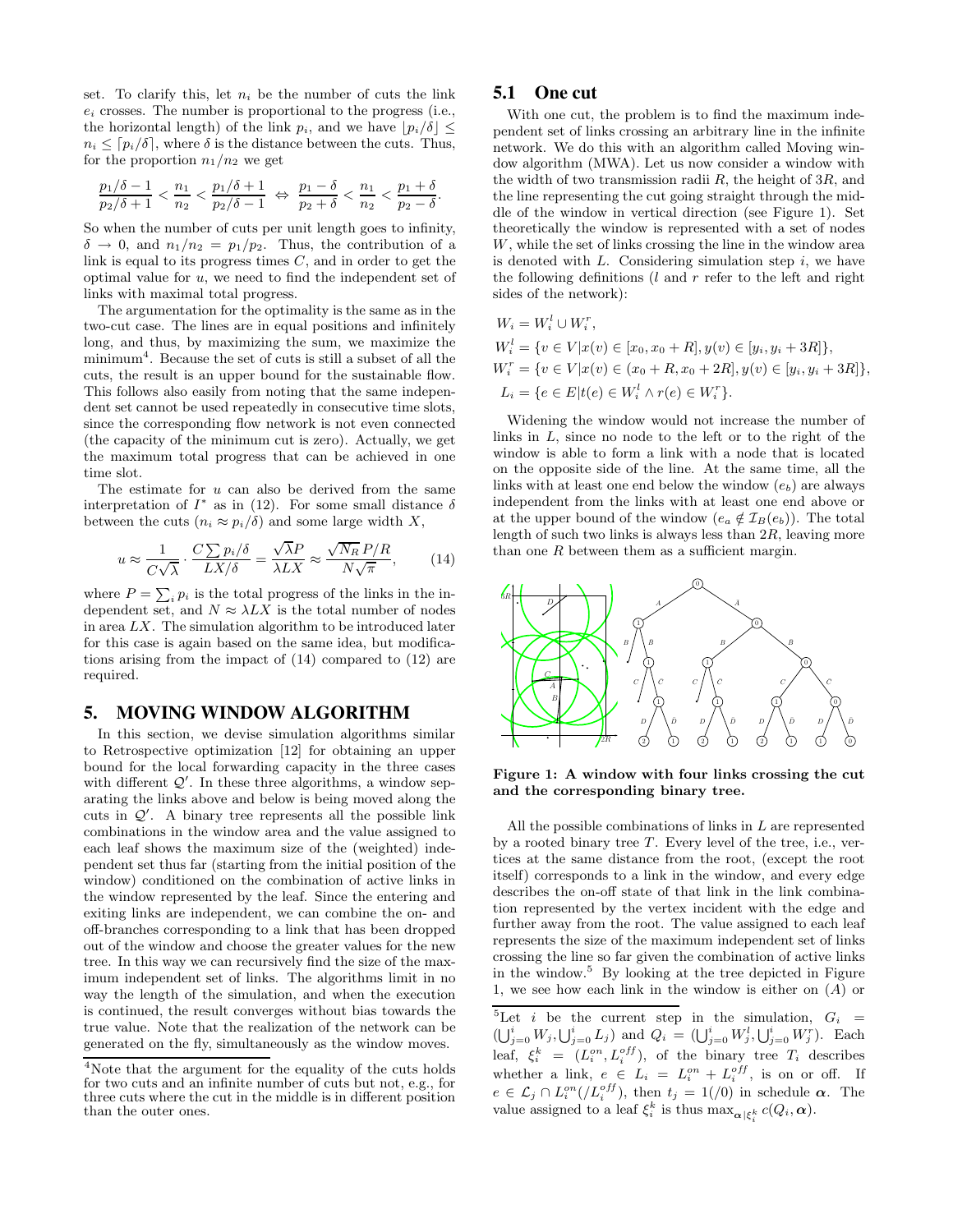off  $(\bar{A})$ . The empty vertices in the figure have been added to illustrate the combinations that are impossible due to the interference.

As mentioned earlier, the idea behind the algorithm is to move the window along the line. The algorithm consists of the steps presented in Table 1.

**Table 1: Moving window algorithm.**

0. Initialize

- 1. Draw step
- 2. Drop nodes, remove links, update tree
- 3. Add node, create links, update tree
- 4. Goto 1.

During the initialization phase, all the variables including  $W, L$ , and  $T$  are initialized. The first actual step is to draw the location of the next node from the exponential distribution. Since the nodes are located according to a Poisson process, the vertical distance between two consecutive nodes in the path of the window is exponentially distributed with the parameter  $2\lambda R$ .

Step 2 is to remove all the nodes whose vertical distance from the new node is greater than  $3R$  from the window. Accordingly, all the links that the removed nodes are incident with are removed from L. Because these links cannot interfere with the links that become possible when the next node enters the window, they can also be removed from the tree T.

A link in the window corresponds to a level in the tree. Since the link that is being removed from the window cannot interfere with the links that enter the window later in the simulation, it is not necessary to know whether we are in the on- or off-branch corresponding to that link when adding a new link to the bottom of the tree. This means that we can compare the on- and off-branches and choose the maximum of the two in each vertex of the subtree to be the corresponding value (the value of the vertex above) in the updated tree. If the exiting link does not correspond to the top level of the tree, the same procedure is done to all the on-off pairs.

Step 3 is to draw the horizontal location of the new node entering the window from uniform distribution and add the node to the set W. The new node now corresponds to the top of the window. If it is possible for the new node to form links crossing the cut, they are added to L, and also a new level of vertices is added to the bottom of the tree  $T$  for each new link. To every leaf of the tree, the off-branch is added without increasing the size of the maximum independent set. The on-branch with the increased value of the maximum independent set is added if the link combination is possible considering the interference.

If the sum of the steps exceeds the simulation length, the simulation ends. Otherwise, the distance to the next new node is drawn.

### **5.2 Two cuts**

When the number of cuts is two, the algorithm works almost as it is. The second cut needs to be added, and the window must be made broader to cover both cuts. If the distance between the cuts is greater than  $2R$ , the cuts become independent, and two separate windows could be used. This corresponds to two parallel one-cut simulations.

Additionally in Step 3, the value in the tree increases by two if the corresponding link crosses both cuts. The two-cut version of the algorithm is referred to as  $\text{MWA}_2$ .

### **5.3 Infinite number of cuts**

For the case with infinite number of straight cuts, the algorithm needs to be modified a bit, although the basic working principle stays the same. If we limit the width of the window for simulation purposes, we lose the symmetry since the cuts near the border are in unequal position. An infinite width is infeasible, but the harmful border effects in the horizontal direction can be diminished by connecting the opposite sides of the window together to form a tube with the intention to extrapolate the value of  $u$  for an infinitely wide tube/window. The perimeter of the tube still needs to be large enough to fit several consecutive links. This, combined with the fact that none of the links can now be discarded straight away since they all cross a cut, places limitations on the simulation parameters and increase the memory requirements compared to the previous methods.

To overcome some of the restraints, the new algorithm  $\text{MWA}_{\infty}$  drops the links straight after they stop interfering with the links that enter the window in the near future. Although only the necessary links are kept in the binary tree, the size of the tree may still grow rapidly and become infeasible $^6$  due to the stochastic nature of the processes. For this kind of situation, we place a restriction for the size of the tree. When the number of nodes in the tree grows larger than this value, we start to remove links from the tree. By removing the shortest links first, we make sure that the error made is relatively small (less than 0.1% in the tests).

# **6. RESULTS**

Figures 2 and 7 show  $u(N_R)$  for MWA with one and two cuts. The corresponding data are given in Table 2. In Figure 2, the solid lines are fitted third degree polynomials, while the error bars represent the 90% confidence intervals. Figure 3 shows how the dimensionless mean progress behaves as the distance between the cuts is changed in MWA2. The task is to find  $\delta$  that minimizes the maximal  $u$ , i.e., corresponds to the saddle point of the surface in the Figure 3. The dimensionless mean progress,  $u(N_R)$ , is minimized when  $\delta \approx$ 0.925, which is the value used for Figure 2.



**Figure 2:**  $u(N_R)$  for MWA (left) and MWA<sub>2</sub> (right).

Since the interference model favors links on top of each other in towerlike formations,  $u$  in  $\text{MWA}_{\infty}$  starts to stabilize only when the tube is wide enough to fit several consecutive links, as can be seen from Figure 4. The maxima appear

 $^6\mathrm{The}$  2GB memory limitation of 32-bit architecture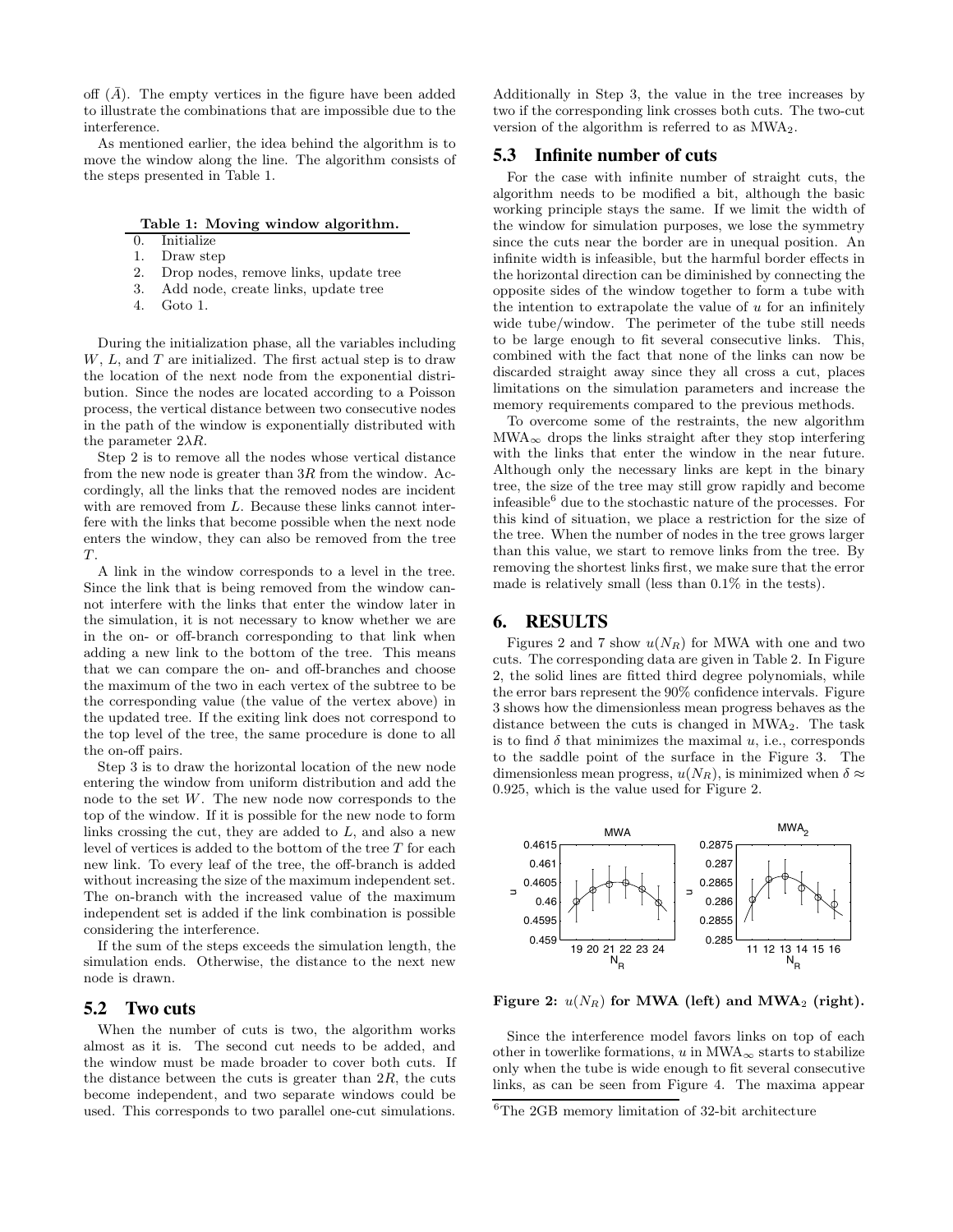

**Figure 3:**  $u(\delta)$  for  $N_R = 12$  and  $u(N_R, \delta)$ .

when the tube is wide enough to hold full length links and the margins between them, that is, when the perimeter of the tube  $x [R]$  is even. Since the behavior of u is quite regular, a damped oscillating curve

$$
u(x) = Ae^{-Bx}\cos(Cx+D) + E \tag{15}
$$

has been fitted to the data. The constant term of the curve, E, gives the actual value for  $u(N_R)$ .



**Figure 4:**  $u(x)$  for different values of  $N_R$  when (15) **has been fitted to the data.**

When  $N_R = 11$ , we are only able to simulate data points around the first minimum. This is not enough to fix the positions of the minima and maxima, which partly explains why the frequency and phase terms of the curve clearly differ from those of other curves in Figure 5. Based on Figure 5, that represents the parameters of (15) as a function of  $N_R$ , we replace the individual constant amplitude and damping terms with linear terms. From the single and two cut versions we also know that the constant term can be well approximated with a polynomial of third degree near the optimum. The fact about the appearance of minima and maxima at regular values of  $x$  means that the frequency and phase terms should be constant (and we keep them such), but because of the randomness and the distance between the data points, as well as the scarcity of data with  $N_R = 11$ , some deviation is visible. Thus, we have the surface

$$
u(N_R, x) = (A_1 N_R + A_2)e^{-(B_1 N_R + B_2)x} \cos(Cx + D)
$$
  
+  $(E_1 N_R^3 + E_2 N_R^2 + E_3 N_R + E_4)$  (16)

to be fitted to the data. The resulting parameters from this fit are also plotted in Figure 5 (dashed lines). All the available data points were used, and the resulting surface is depicted in Figure 6.

### **6.1 Comparison**

Figure 7, that depicts u as a function of  $N_R$ , and Table 2 summarize the results from each of the used methods. The Moving window algorithm with one cut (MWA) gives



**Figure 5:**  $u(x)$  from Fig. 4 and the corresponding **parameters. The dashed lines give the same values for (16).**

a considerably high upper bound for the performance since it does not consider the interference in horizontal direction. The same algorithm with two  $(MWA<sub>2</sub>)$  or infinite number of cuts (MWA<sub>∞</sub>) gives more moderate values. The dimensionless mean progress given by the MWA with infinite number of cuts is the maximal forwarding capacity over one time slot. The same performance cannot be achieved in consecutive time slots, and thus, it still gives an upper bound for the maximal achievable flow.

The Opportunistic forwarding method (OF) [1] represents an actual forwarding method and hence gives a distinct lower bound for the real maximal forwarding capacity. OF also demonstrates what can be achieved with a random access method using local coordination. To improve viable forwarding methods, one would thus have to consider more global coordination or more efficient access methods. In OF a node with packets broadcasts with a constant probability p to all forward neighbors, and from the forward neighbors able to receive the packet, the one with the greatest progress is chosen to be the next hop. Thus, the receiving node  $j = \arg \max d_{ij} \mathbf{1}_{R_j}$ , where  $\mathbf{1}_{R_j} = 1$  if neighbor j receives the transmission, i.e., there is no collision, and zero otherwise. Opportunistic forwarding is a variation of Extremely Opportunistic Routing (ExOR) [3], but it has been modified mainly to avoid duplicate packets. When no price has been placed for the procedure that chooses the receiver after the transmission, it is generally the most efficient of the proposed forwarding methods. The results for OF have been obtained from simulations using an improved version of the simulation model in [1].